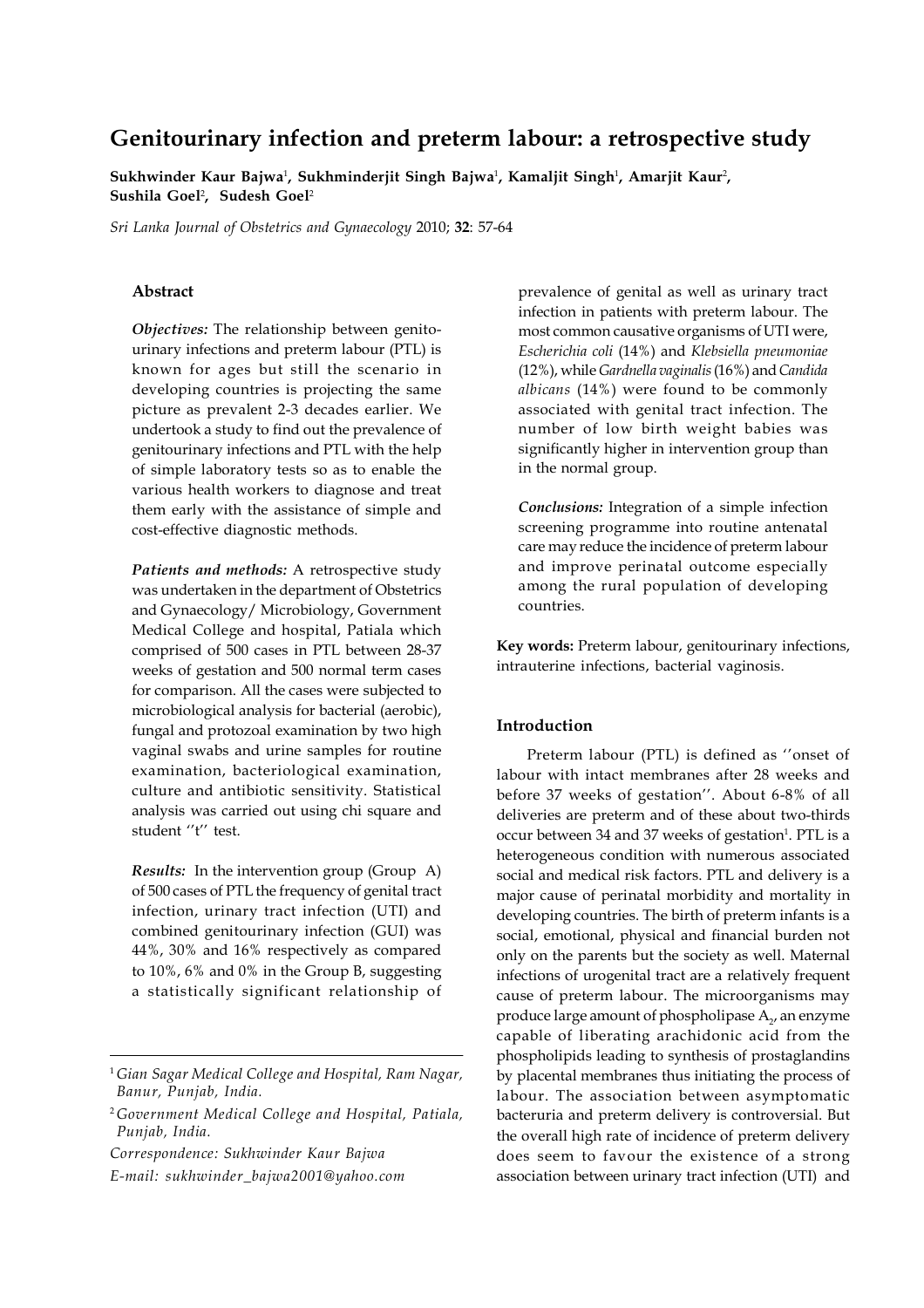preterm labour. Assessment of the magnitude is very essential to tackle the problem. There is overwhelming evidence that infection is a major cause of spontaneous preterm labour. Numerous studies have shown the relationship between the genitourinary infections and preterm labour but no study has ever documented how to go about its prevention in a large scale at peripheral level<sup> $2,3$ </sup>. The simplicity and effectiveness of the model is very essential to ideally decrease the prevalence and to initiate the early intervention so as to prevent preterm labour especially in the rural areas which accounts for 65-70% of the total population of India.

#### **Subjects and methods**

The present study included 1000 cases which were divided into two clusters: Group A comprised of 500 cases of preterm labour, selected randomly, between 28 weeks to less than 37 weeks of gestation attending the O.P.D./labour ward of Obstetrics and Gynaecology department at Govt. Medical College/ Rajindra Hospital, Patiala. These patients had 2 or more painful uterine contractions in 10 minutes each lasting for 45 seconds with cervical dilatation  $\geq$  3 cm and 80% or greater effacement but with intact membranes. Group B comprised of 500 normal cases selected randomly for comparison, which carried the pregnancy to full term without any complication. The vaginal swabs and urine samples for culture and antibiotic sensitivity were taken at 28 weeks and at the time of antenatal visit at 37 weeks or more. These patients did not have any history of discharge, bleeding or leaking per vaginum. Patients with antepartum haemorrhage, anaemia, multiple gestation, polyhydramnios, uterine anomaly, fibromyoma uterus, rupture of membranes, pregnancy induced hypertension, eclampsia and those who received antibiotic therapy within 30 days of onset of labour were excluded from the study.

After eliciting a complete history and physical examination, per speculum and per vaginum examination was done. Maintaining strict asepsis, 2 high vaginal swabs were taken and transported to microbiological unit for culture and sensitivity within 1 hour. One vaginal swab was sent for wet mount and Gram stained smear preparation, while second swab was sent for inoculation of MacConkey's agar, blood agar and Sabouraud's dextrose agar media. A specimen of midstream urine was collected in a sterilized test tube for routine as well as culture and

sensitivity examination. Gram staining was carried out for identification of Gram negative intracellular diplococci such as *Neisseria gonorrhoeae* and the presence of clue cells on staining which favours *Gardnerella vaginalis* infection on first high vaginal swab. Trichomonas vaginalis was identified as a flagellated, pear shaped and motile organism on wet mount preparation of normal saline on a clear glass slide. From second vaginal swab, identification of *Escherichia coli* and *Klebsiella pneumoniae* was done with MacConkey's agar medium with appearance of their particular colony characteristics such as 3-4 mm pink, moist and smooth colonies for *E. coli* and 3-4 mm dome shaped mucoid colonies for *K. pneumoniae*. The appearance of 2 mm golden yellow, circular, convex, smooth and opaque beta-haemolytic colonies on blood agar medium suggested the presence of *Staphylococcus aureus* while β-haemolytic streptococci colonies were identified as 0.5-1 mm in size, circular, semitransparent, low convex disc with a clear zone of beta-haemolysis around them. *Streptococcus agalactiae* was suggested by the presence of lysis (Christie, Atkins and Munch Peterson reaction) when staphy-lococcal beta haemolysin was poured on a plate on which group B streptococci were presumed to be present.

*Candida albicans* growth was seen as creamcoloured, shiny colonies, 2 mm in diameter on Sabouraud's dextrose agar medium and species identification was carried out by Germ tube test.

Gram staining of all the colonies from second vaginal swab was performed by Jensen's modification of Gram's method.

A few patients in preterm labour did present with a varied range of symptoms such as abdominal pain, discharge per vaginum, backache, dragging sensation, dysuria, burning micturition, etc. All these symptoms were attributable to genitourinary infections and were treated symptomatically along with the care of preterm delivery. Blood samples were also sent for toxoplasma IgM antibody titres. Statistical analysis was carried out using appropriate statistical tests like chi-square test, student 't' test, etc.

# **Results**

All the 1000 subjects included in the study satisfied the inclusion and exclusion criteria. The various findings of the study are presented in tabulated manner as follows.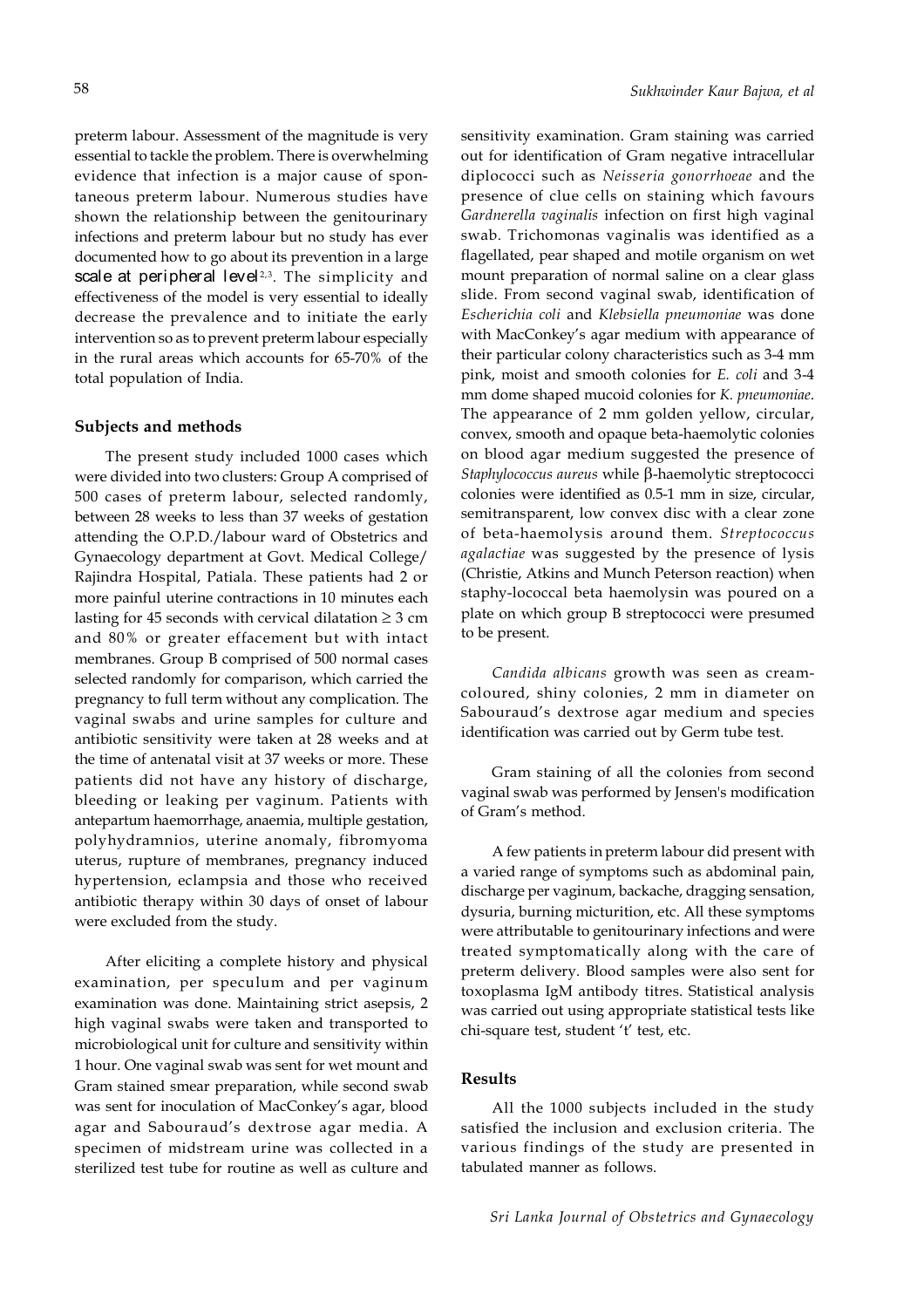*Genitourinary infection and preterm labour: a retrospective study*

| Demographic characteristics                  | Group A                | Group B                |
|----------------------------------------------|------------------------|------------------------|
| Number of patients                           | 500                    | 500                    |
| Age of the patients in years (Mean $\pm$ SD) | $23.78 \pm 4.56$       | $24.64 \pm 3.98$       |
| Parity status                                | Nullipara - 210        | Nullipara - 230        |
|                                              | Primipara - 140        | Primipara - 150        |
|                                              | Multipara - 150        | Multipara - 120        |
| Educational level                            | Illiterate-330         | Illiterate $-280$      |
|                                              | Up to 5th class $-110$ | Up to 5th class $-140$ |
|                                              | $>$ 5th class $-60$    | $>$ 5th class $-$ 80   |
| Financial status (family income/month)       | $< 2000 - 350$         | $< 2000 - 320$         |
|                                              | $3000 - 5000 - 130$    | $3000 - 5000 - 140$    |
|                                              | $>5000 - 20$           | $>5000 - 40$           |
| Antenatal booking                            | Booked - 30            | Booked - 170           |
|                                              | Unbooked - 470         | Unbooked - 330         |
| Location                                     | Rural - 460            | Rural - 420            |
|                                              | Urban - 40             | Urban - 80             |

The demographic profile was almost comparable in population of both the clusters. Ninety four percent of the cases from Group A were un booked and only 66% patients from Group B were referred from other hospitals and centres. The statistical analysis of educational status revealed

that 66% of the patients of group A were completely illiterate as compared to 56% in group B. The 70% of patients in group A and 64% in group B were below poverty line. 92% of patients in group A and 84% of patients in group B hailed from rural background.

| Table 2. Microorganisms isolated from the vaginal swabs of preterm labour and normal term women |  |  |  |  |
|-------------------------------------------------------------------------------------------------|--|--|--|--|
|                                                                                                 |  |  |  |  |

| Groups                      | Total no<br>of patients | Escherichia<br>coli | Klebsiella<br>pneumoniae | Streptococcus<br>agalactiae | Candida<br>albicans | Gardnerella<br>vaginalis |
|-----------------------------|-------------------------|---------------------|--------------------------|-----------------------------|---------------------|--------------------------|
| Group A                     | 500                     | 30 $(6%)$           | $\overline{\phantom{a}}$ | $10(2\%)$                   | 70 (14%)            | 80 (16%)                 |
| Group B                     | 500                     | 10(2%)              | 10(2%)                   |                             | 20 (4%)             | 10(2%)                   |
| $X^2$                       |                         | 1.416               | 2.010                    | 1.01                        | 3.662               | 6.815                    |
| p                           |                         | > 0.05              | >0.05                    | >0.05                       | > 0.05              | < 0.001                  |
| Statistical<br>significance |                         | NS                  | <b>NS</b>                | <b>NS</b>                   | <b>NS</b>           | HS                       |

S – significant, NS – not significant, HS – highly significant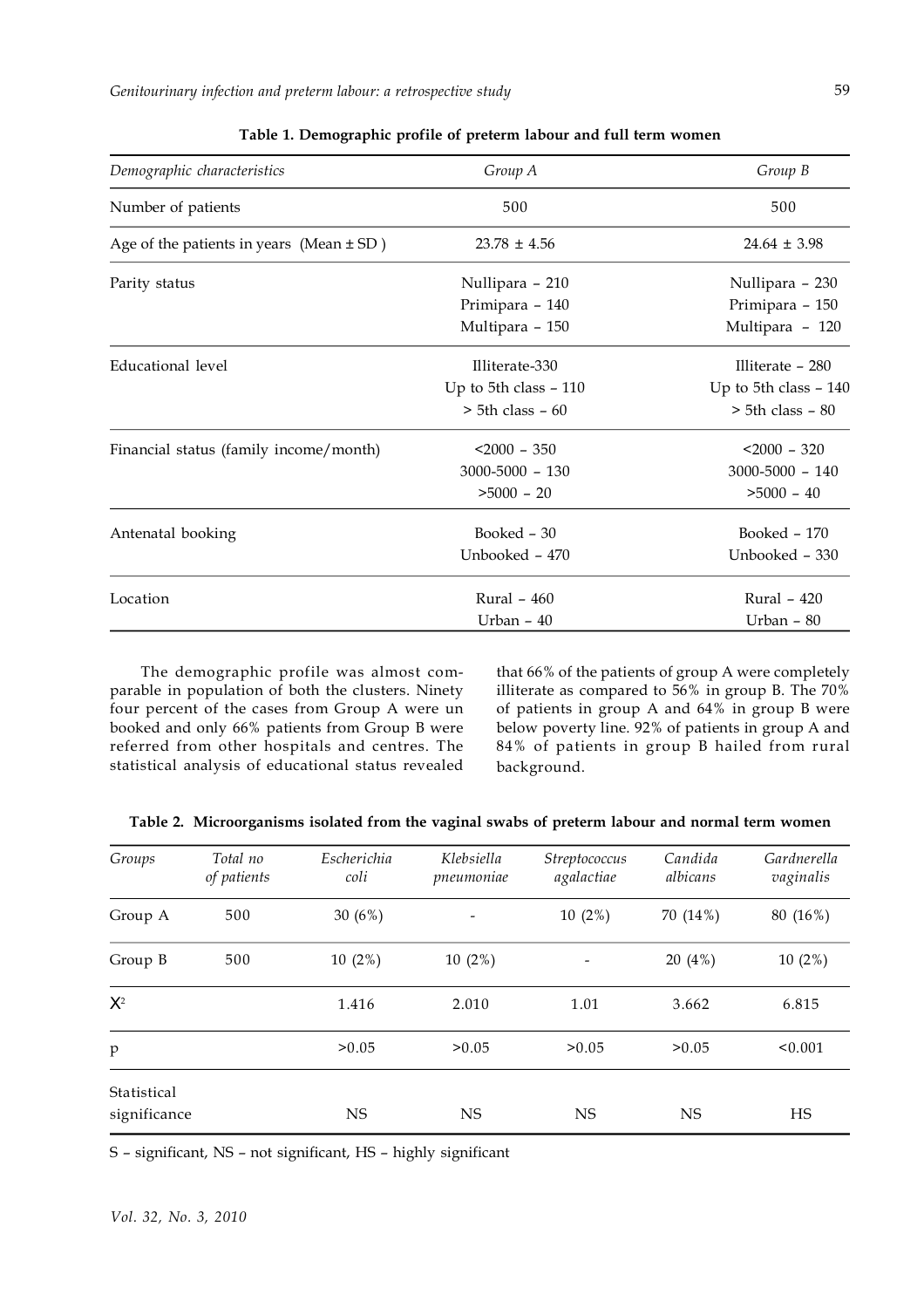| Group                    | Total no of patients | $+ve$ cases              | -ve cases  |
|--------------------------|----------------------|--------------------------|------------|
| Group A                  | 500                  | 30 $(6%)$                | 470 (94%)  |
| Group B                  | 500                  | $\overline{\phantom{a}}$ | 500 (100%) |
| $X^2$                    | 3.092                |                          |            |
| $\mathbf{p}$             | >0.05                |                          |            |
| Statistical significance | <b>NS</b>            |                          |            |

**Table 3. Comparison of wet mount preparation for** *Trichomonas vaginalis* **from vaginal discharge of preterm and normal term women**

Vaginal swabs of 220 (44%) patients with preterm labour were positive for *E. coli*, *Streptococcus agalactiae, Candida albicans, Gardnerella vaginalis* and *Trichomonas vaginalis* (Table 2 and 3). *Staphylococcus aureus*, *Klebsiella pneumoniae* and *Neisseria gonorrhoea* were not isolated from any patient's vagina. While in women with term pregnancy vaginal swab of only 50 (10%)

patients were found positive for *E. coli, Klebsiella pneumoniae, Candida albicans* and *Gardnerella vaginalis*. Statistically *Gardnerella vaginalis* was found to have high significant (p <0.001) relation with preterm labour while the infection with other microorganism was not found to be significant  $(p>0.05)$ .

| Table 4. Microorganisms isolated from the vaginal swabs of preterm patients and |                           |  |  |
|---------------------------------------------------------------------------------|---------------------------|--|--|
|                                                                                 | women with term pregnancy |  |  |

| Group                       | Total<br>of patients | Escherichia<br>coli | Klebsiella<br>pneumoniae | Streptococcus<br>agalactiae |
|-----------------------------|----------------------|---------------------|--------------------------|-----------------------------|
| Group A                     | 500                  | 70 (14%)            | 60 (12%)                 | 20(4%)                      |
| Group B                     | 500                  | 10(2%)              | 20(4%)                   |                             |
| $X^2$                       |                      | 6.007               | 2.735                    | 2.540                       |
| p                           |                      | < 0.001             | >0.05                    | >0.05                       |
| Statistical<br>significance |                      | HS                  | <b>NS</b>                | <b>NS</b>                   |

 In patients with preterm labour urine samples of 150 (30%) patients were found positive for *E. coli*, *Klebsiella pneumoniae* and *Streptococcus agalactiae* in comparison to women with term pregnancy, where urine sample of only 30 (6%) patients were found positive for *E. coli* and *Klebsiella pneumoniae* suggesting a highly significant relation of urinary tract infection with preterm labour (p<0.01) (Table 4). Among pathogens, on statistical analysis, *E. coli* was found to have a significant (p<0.001) relationship with preterm labour.

Eight (16%) patients with preterm labour had

infection of urinary tract as well as genital tract where as women with term pregnancy did not have it (Tables 1, 2, 3 and 5). In 20 cases (4%), *E. coli* was isolated in both urine and vaginal samples, while in one case urine sample was positive for *E. coli* and vaginal swab for *Trichomonas vaginalis*. There were 30 (6%) patients in whom *Klebsiella pneumoniae* was found in urine and *Gardnerella vaginalis* in vaginal discharge. In one (2%) patient urine was positive for *E. coli* and vaginal sample for *Gardnerella vaginalis*. *Streptococcus agalactiae* was isolated in urine as well as vaginal sample of 10 (2%) patients.

*Sri Lanka Journal of Obstetrics and Gynaecology*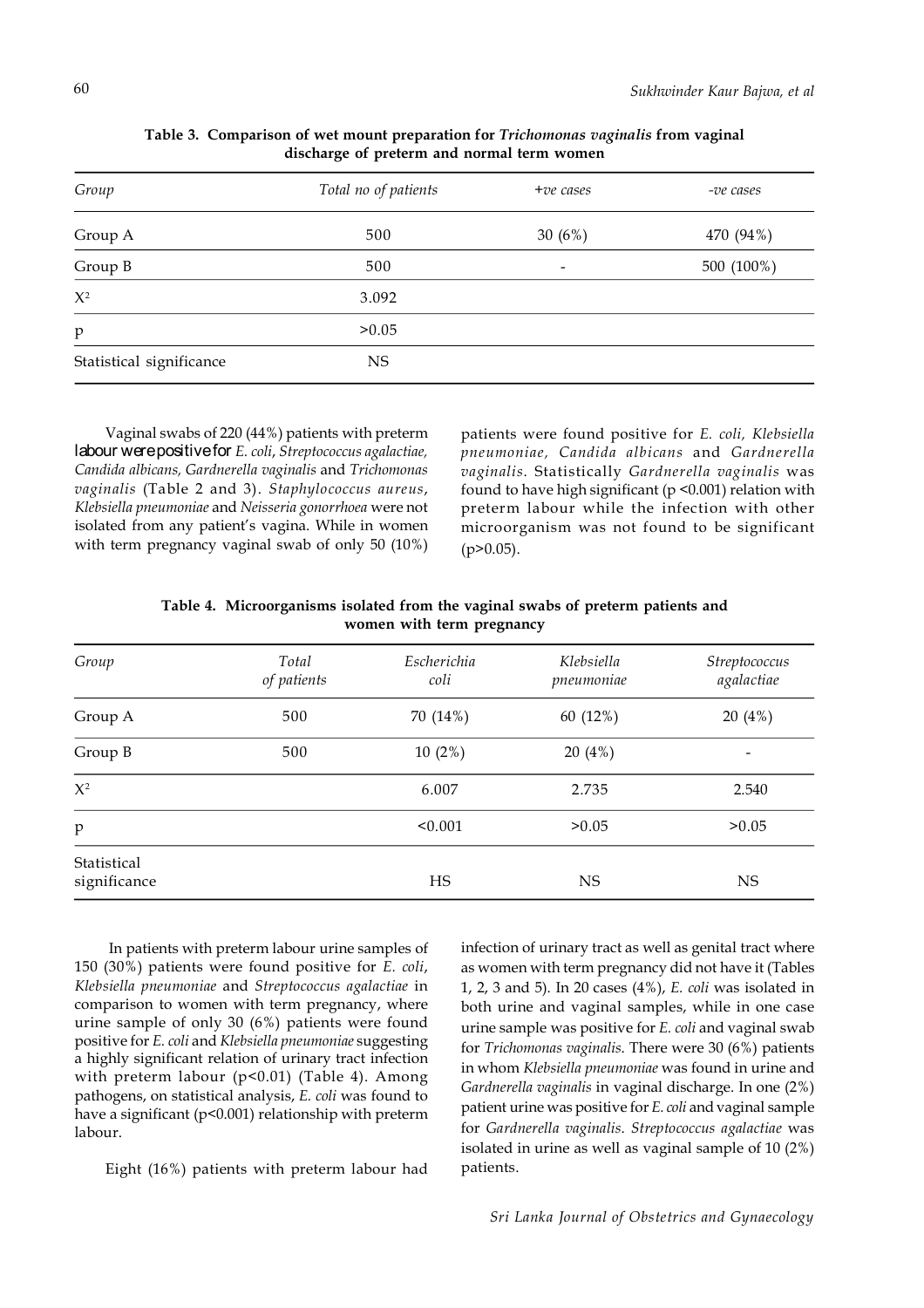| Type of infection        | Group A         |              |                 | Group B      |
|--------------------------|-----------------|--------------|-----------------|--------------|
|                          | No. of<br>cases | % age        | No. of<br>cases | % age        |
| Genital tract infection  | 220             | 44           | 50              | 10           |
| Urinary tract infection  | 150             | 30           | 30              | 6            |
| Asymptomatic             | 30              | 6            |                 |              |
| Symptomatic              | 120             | 24           | 30              | 6            |
| Genito urinary infection | 80              | 16           |                 |              |
|                          |                 |              |                 |              |
| Statistical analysis     | $X^2$           | DF           | p               | Significance |
| Genital infection        | 14.56           | $\mathbf{1}$ | < 0.001         | <b>HS</b>    |
| Urinary tract infection  | 9.76            | 1            | < 0.001         | HS           |
|                          |                 |              |                 |              |

# **Table 5. Comparison of cases in preterm labour and women with term pregnancy according to the type of infection**

DF – degrees of freedom

| Table 6. Incidence of delivery in cases of preterm labour with and without infection |  |  |  |  |
|--------------------------------------------------------------------------------------|--|--|--|--|
|                                                                                      |  |  |  |  |

|                                  | Infectious   |       | Non-infectious |       | Total        |              |  |
|----------------------------------|--------------|-------|----------------|-------|--------------|--------------|--|
|                                  | No. of cases | % age | No. of cases   | % age | No. of cases | % age        |  |
| Delivered                        | 230          | 79.31 | 60             | 28.57 | 290          | 58           |  |
| Undelivered                      | 60           | 20.69 | 150            | 71.43 | 210          | 42           |  |
| Total                            | 290          | 100   | 210            | 100   | 500          | 100          |  |
| <b>Statistical Analysis</b>      | $X^2$        |       | DF             | p     |              | Significance |  |
| Infectious vs.<br>non-infectious |              | 7.024 | 1              |       | < 0.001      | HS           |  |

In preterm labour patients, 230 (79.31%) out of 290 with positive culture of either urine or vaginal discharge delivered preterm, while 60 patients who

delivered preterm had neither infection of urine nor of vagina. On statistical analysis the difference was highly significant (p<0.001).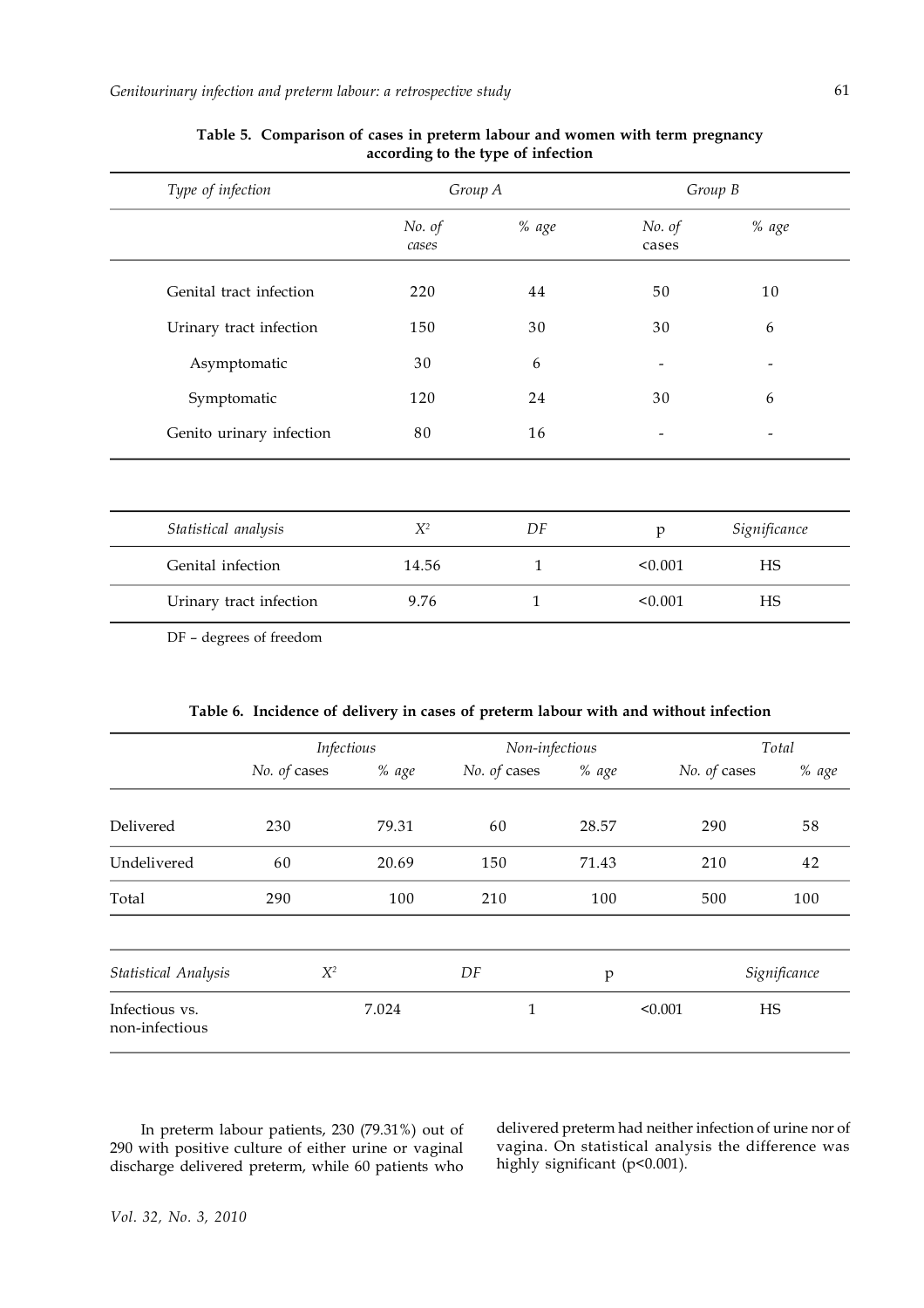| Birth weight (in kgs) | Group A        |         |                              | Group B                  |  |
|-----------------------|----------------|---------|------------------------------|--------------------------|--|
|                       | No. of cases   | $\%$    | No. of cases                 | $\%$                     |  |
| $1 - 1.5$             | $40\,$         | $\,8\,$ | $\qquad \qquad \blacksquare$ |                          |  |
| $1.6 - 2$             | 280            | 56      | $\overline{\phantom{a}}$     | $\overline{\phantom{0}}$ |  |
| $2.1 - 2.5$           | $8\,0$         | 16      | 40                           | $\,8\,$                  |  |
| $2.6 - 3$             | 100            | 20      | 460                          | 92                       |  |
| Total                 | 500            | 100     | 500                          | 100                      |  |
| Range                 | $1.5 - 3.0$    |         | $2.5 - 3.0$                  |                          |  |
| $Mean \pm SD$         | $2.0 \pm 0.45$ |         | $2.74 \pm 0.13$              |                          |  |
| t value               | 11.02          |         |                              |                          |  |
| p value               | < 0.001        |         |                              |                          |  |
| Significance          | HS             |         |                              |                          |  |

**Table 7. Birth weight of neonates born to preterm and term parturients and their distribution pattern**

Group A comprised of patients with preterm labour while group B comprised of women with term pregnancy.

As is evident from table 7, the majority of the patients (56%) with preterm labour delivered babies with a birth weight of 1.6 - 2 kg as compared to women with term prgnancy where majority (92%) of the delivered babies had a birth weight of 2.6 to 3 kg. On comparison the difference between the two groups was found to be highly significant (p<0.001).

## **Discussion**

The findings of this retrospective study revealed that the majority of the patients with preterm labour were primigravida (42%) from rural areas. They had not received any form of antenatal care previously and reported in obstetric emergency ward of the hospital for the first time which is almost comparable to the earlier study done by Trivedi et al². This reflects on the level of awareness especially among the rural population about the significance of antenatal care which ultimately depends upon the two interrelated conditions, i.e. education and socioeconomic conditions. Infections are responsible for preterm labour in 40% of cases and earlier the abnormal genital tract colonisation, the greater is the risk of adverse outcome<sup>3</sup> . Intrauterine infection is a major cause of preterm labour with or without intact membranes and

accounts for 25% of all cases of PTL<sup>4</sup> . In this study, genital tract infection was detected as the causative factor in 44% of cases which is similar with the findings of study done by Lamont<sup>3</sup> but slightly different from the results obtained by Gondave et al<sup>4</sup>. The reason for this difference is mainly due to the fact that in this study, we examined patients with intact membranes only.

The prevalence of vaginal infection was significantly higher in the intervention group than in the normal group. The incidence of detection of infection in the intervention group was highest for *Gardnerella vaginalis* followed by *Candida albicans, T. vaginalis, E. coli* and *Streptococcus aglacticiae* in descending order. *G. vaginalis* was reported to be highly significantly related to PTL, while detection of *C. albicans* and *T. vaginalis* did not have much statistically significant association with PTL. These findings of our study are almost comparable to the earlier studies done by Paul et al<sup>5</sup>, Michael et al<sup>6</sup>, Yim et al<sup>7</sup> and Sangita et al<sup>8</sup> with some variations especially regarding the prevalence of bacterial vaginosis. This is mainly attributable to a small limitation, as we studied the population only for *G. vaginalis* and not for anaerobic *Bacteroides*, and *Mycoplasma*.

*Sri Lanka Journal of Obstetrics and Gynaecology*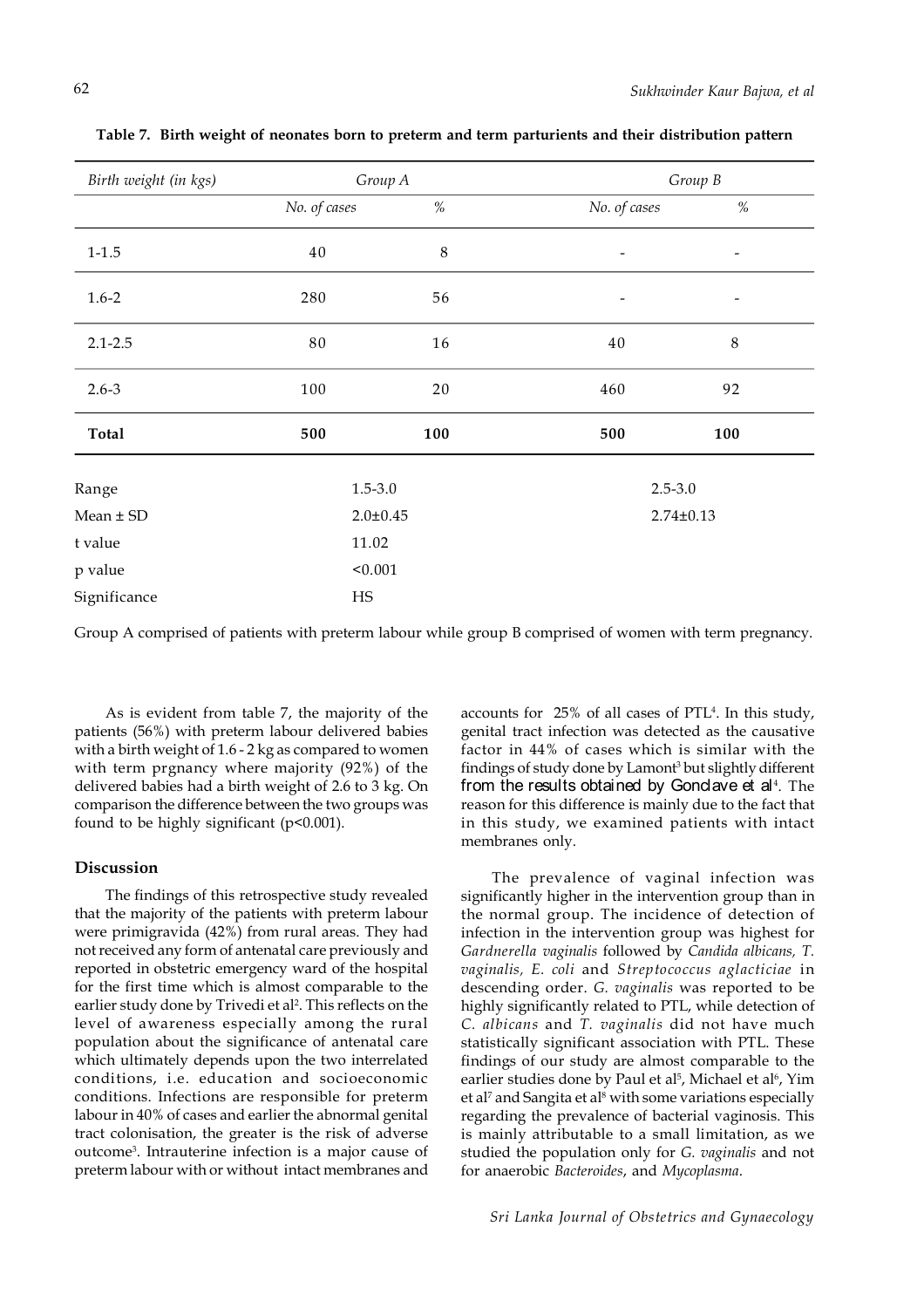UTI was found to be a significant prevalent factor in most cases of PTL in this study which correlates with the similar findings in some other studies<sup>9</sup>. According to Naheed et al<sup>10</sup> asymptomatic bacteruria was found to be a causative factor for PTL as 21.4% of bacteriuric women went into PTL  $(p<0.05%)$  as compared to 4.9% non bactriuric women, the most common offender in such cases being *E. coli.* Meis et  $al<sup>11</sup>$  reported bacteruria in 6.2% of cases of PTL. The present study shows a significant relationship between bacteruria and PTL and the prevalence of asymptomatic bacteruria is 6% which is quite comparable with the findings of Meis et al<sup>11</sup> but not with the findings of Naheed et al<sup>10</sup>. The discrepancy is most probably related to our small sample size with gestation between 28 to<37 weeks in contrast to study done by Naheed et al<sup>10</sup> where it was independent of gestation period. Eighty (16%) patients in the present study, had infection of urinary tract as well as genital tract as compared to normal group where it was nil, suggesting the significance of prevalence of combined genitourinary infection in patients of preterm labour.

 In recent years, the birth weight of premature babies has been regarded as an important determinant of pregnancy outcome, such that preterm birth is no longer identified solely by gestation age but also in terms of birth weight below 2.5 kg. In our study 56% of the patients delivered preterm babies with birth weight 1.6 to 2 kg which suggests a highly significant association of low birth weight with PTL and the  $s$ imilar results are quoted by Bique Osman et al $^{12}$ .

Cary et al<sup>13</sup> observed the strong relationship between infection and preterm birth. We also report a statistically significant relationship between rate of delivery of preterm babies and prevalence of genitourinary infection. In this study group, majority of the patients were unbooked and without any antenatal care and most of them were illiterate and hailed from rural background. These patients either ignored the warning symptoms of PTL or they were not aware of them. That is why these patients reported to the emergency obstetric unit in the late stage when they already had 3 cm or >3 cm cervical dilatation.

In 58% of cases infection was detected either of genital tract or urinary tract. More investigations with a larger study population and including isolation of anaerobic organisms are needed for definite answers. The design of our study is quite simple and it is easy to be incorporated into a national programme.

#### **Limitations**

1. The study is designed and conducted in an institution and does not include the limitations and shortcomings when conducted in a peripheral health centre. These are the presence of a 24 hour obstetrician, trained paramedical staff, diagnostic facilities and many other such factors. But the study is a pioneer one and it was easier and justifiable to conduct such a study in a controlled atmosphere of an institution.

- 2. It does not truly represent the entire Indian rural population as some areas are better while some areas are worse, compared to population under study, in providing antenatal health care. It is difficult to conduct such a study in the entire nation at one time but the rural population of one area is almost comparable to that of other areas in demographic profile.
- 3. The study has not included the anaerobic infections and we have used the routine media only for diagnosis instead of employing special costly media. This was done deliberately as the main aim is to establish such simple and economical diagnostic methods at peripheral health centres later on.

## **Conclusions**

In developing countries, like ours, improvement in socio-economic condition, education, nourishment, life style and personal hygiene, family planning and antenatal care will reduce the risk of preterm labour. Inspite of economic considerations and scarcity of specialized services at rural areas, no antenatal mother should be deprived of these services. The tests and diagnostic interventions followed by us can be easily reproduced at any peripheral health centre as they are highly cost effective. The timely antibiotics, according to sensitivity of infectious organisms, can arrest preterm labour and prevent preterm births and low birth weight babies. The ultimate goal of modern obstetrics is to have a healthy mother and a healthy baby. The crux of our study is aimed at prevention of irreversible damage, that is, rupture of membranes so as to prevent the preterm labour and also to decrease the maternal as well as the infant mortality and morbidity by employing the cost effective methods to cover a larger section of the society.

## **References**

- 1. Chowdhary RNN. Production and prevention of preterm labour. *The Journal of Obs and Gynae* 1998; **48**(4): 37-41.
- 2. Trivedi DR, Nagpal SP. Preterm delivery: a common obstetric problem. *The Journal of Obs and Gynae of India* 1995; **45**(3): 380-4.